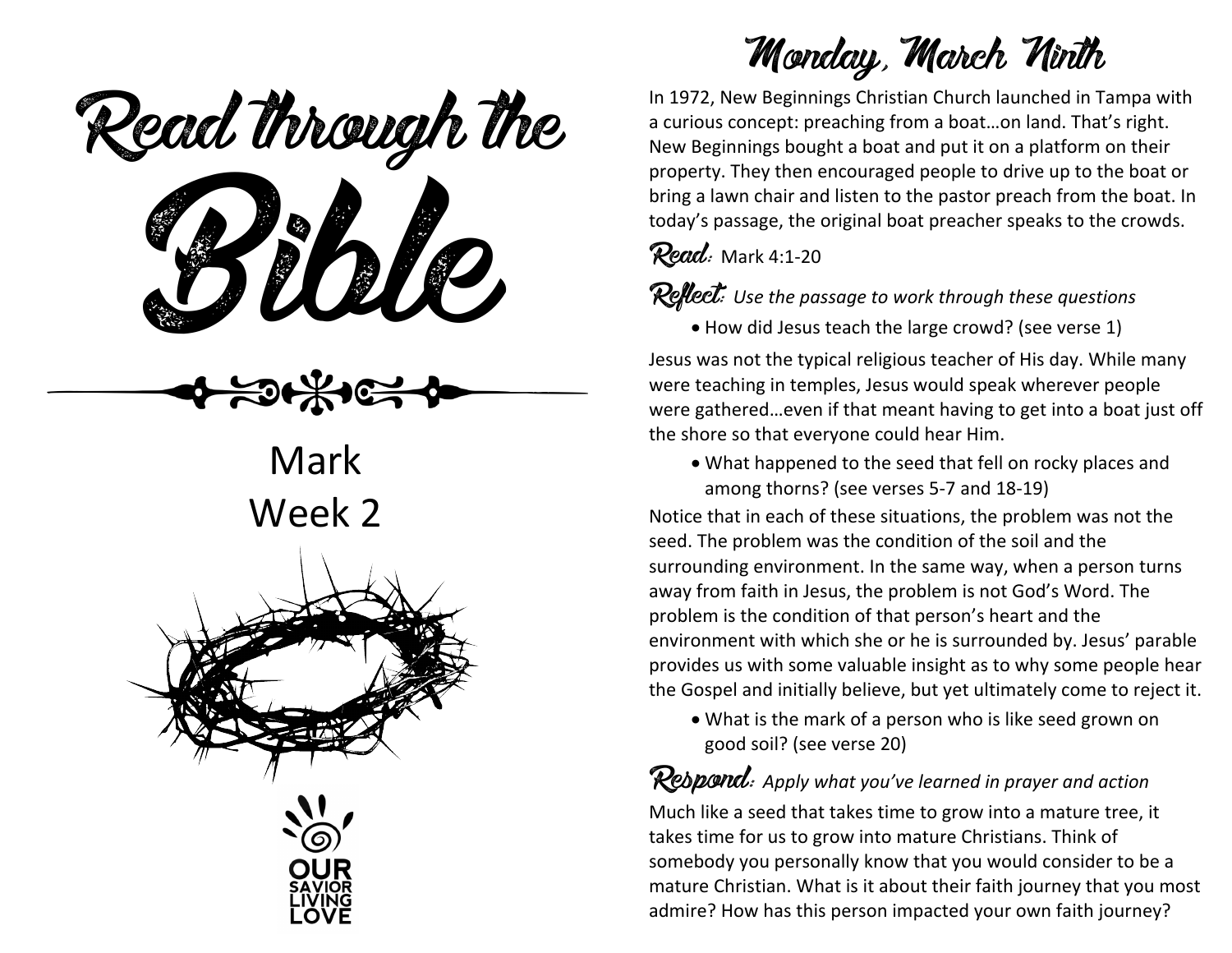# Tuesday, March Tenth

Have you ever tried to communicate something to somebody, and for some reason, she or he just couldn't understand you? What did you do when you reached that point? Chances are, you probably tried to explain the concept using an analogy, a metaphor, or a story. For example, Forrest Gump used this analogy to explain the twists and turns of life: "Life is like a box of chocolates. You never know what you're gonna get." In today's passage, Jesus speaks to the crowds in parables in order to explain some of the more difficult components of His Gospel message.

### Read: Mark 4:21-34

#### Reflect: *Use the passage to work through these questions*

- What is Jesus' main point in verses 21-23?
- What is the role of the man in the parable of the growing seed? (see verse 26) What role doesn't he play? (see verses 27-28)

This farming illustration provides us with important insight into how the kingdom of God grows. Much like a farmer who plants the seed, our role is to plant the seed of the Gospel by proclaiming Jesus to others. However, much like the farmer cannot control the growth of the seed, we cannot control the growth of a person's faith. We can certainly help someone in their Christian journey (through prayer, teaching, encouraging, challenging, etc.), but we must recognize that God is the one who grows faith. As Paul points out in his first letter to the Corinthians – "So neither the one who plants nor the one who waters is anything, but only God, who makes things grow" (3:7).

• What did Jesus do with His disciples after sharing these parables? (see verse 34)

## Respond: *Apply what you've learned in prayer and action*

Consider someone you know who is not a Christian. What is one way you could plant a seed by sharing Jesus with them this week?

# Wednesday, March Eleventh

As human beings, we like to be in control of our lives. The reality, though, is that throughout our lifetime, we will consistently come across situations that we cannot control. In today's passage, Jesus' disciples come across a situation that they cannot control.

#### Read: Mark 4:35-41

#### Reflect: *Use the passage to work through these questions*

• What instruction did Jesus give in verse 35? How does this command give us a better understanding of why He said what He said later in verse 40?

In verse 35, Jesus stated that they would go over to the other side of the Sea of Galilee (about a 5-mile stretch). However, by the time the disciples found themselves in the middle of the storm, they seemed to be no longer convinced of Jesus' words ("Teacher, don't you care if we drown?" – v. 38). Jesus' response in verse 40 ("Do you still have no faith?") demonstrated that the disciples had failed to trust that Jesus was in control of the situation. He said they would make it to the other side, but they did not believe.

• What was Jesus doing in the middle of the storm? (see verse 38)

Imagine you had spent all day teaching outside in the hot sun to large crowds of people. How would you feel? Chances are, you'd be looking to get some sleep as soon as you could! Even though Mark wrote a rather fast-paced Gospel account, he took the time here to show that even when Jesus was sleeping, He was still in control of the situation.

• How did the disciples react when Jesus calmed the storm? (see verse 41)

### Respond: *Apply what you've learned in prayer and action*

Consider a present situation in your life in which you have no control over. Take some time to pray today by taking your concerns to the One who is in control. Ask Him to calm your storm.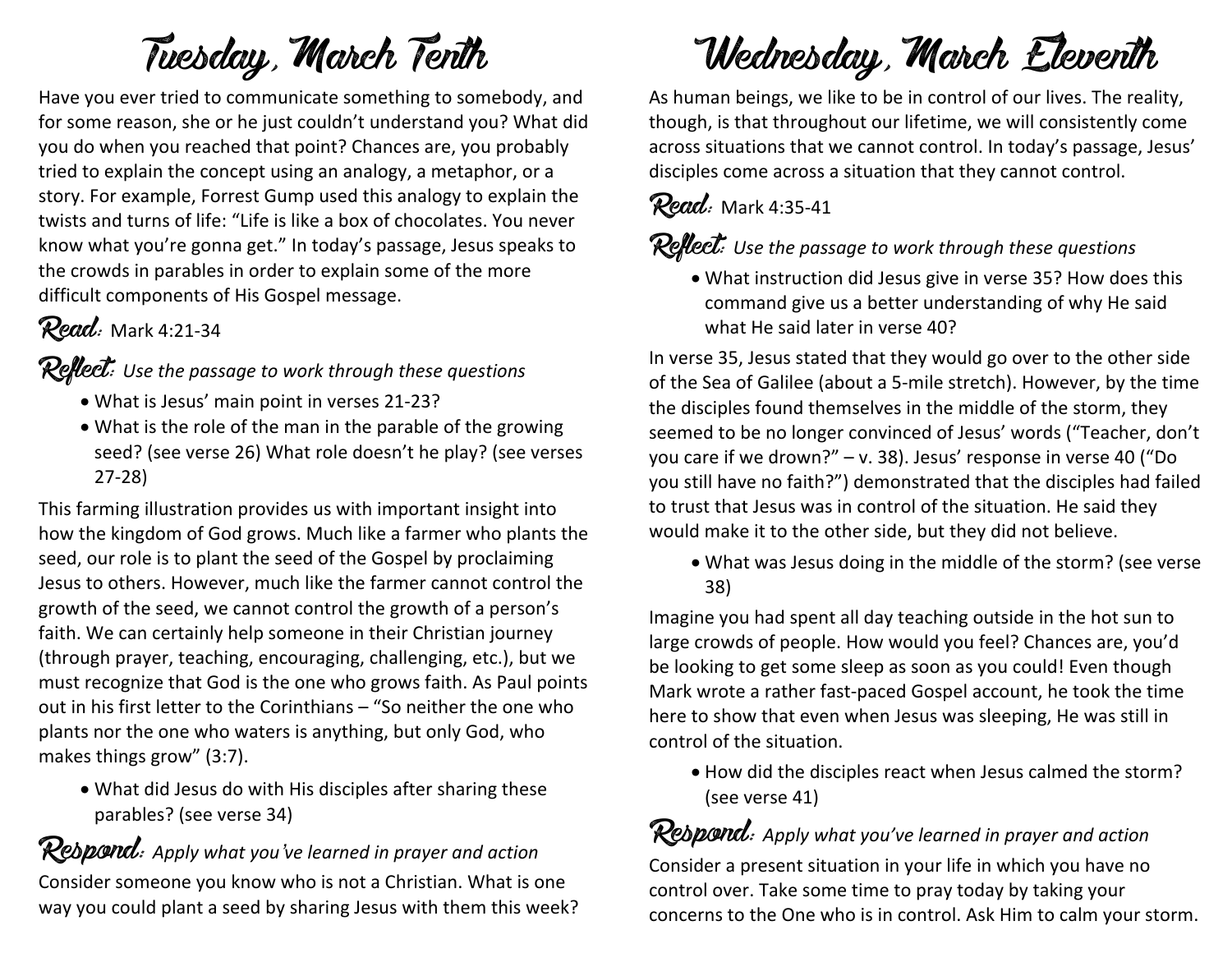# Thursday, March Twelfth

For thousands of years, many people have been fascinated (and scared) by the notion of demons. For example, over the past few decades, more than 100 movies have focused on demons, including *The Exorcist, Night of the Demons,* and *Paranormal Activity*. The storylines in these films often center around a supernatural battle of good (often people) versus evil (demons). In today's passage, Jesus faces off with a legion of demons.

### Read: Mark 5:1-20

Reflect: *Use the passage to work through these questions*

• How was the man with the evil spirit described? How had this demon possession affected Him? (see verses 2-5)

Mark's description of the demon-possessed man gives us important insight into what demon possession can look like: he had supernatural strength (v. 4), lived among the dead (v. 3), and mutilated his own body (v. 5). While people had tried to work with him in the past, it seems they had given up and left him to be on his own.

• How do verses 9-13 indicate the extent of this man's demon possession?

Notice that the demons inside the man said that his name was Legion. Back in Jesus' time, a Roman legion usually consisted of 6,000 men. While this does not necessarily indicate that there were 6,000 demons, it does imply that the demons wanted Jesus to know (perhaps as intimidation) that there were many of them.

• What did Jesus instruct the man to do after receiving his request to join Him in the boat? (see verses 18-20)

Rebpond: Apply what you've learned in prayer and action There is nothing in this world that Jesus doesn't have power and authority over. Take some time today to specifically pray for difficult situations happening around the world. Pray that Jesus' power and authority would reign over these circumstances.



For many centuries now, people have traveled to the Dead Sea for physical healing. Because it is one of the saltiest and most nutrientdense bodies of water in the world, people often take a dip in its waters in the hopes that it will help improve some of their underlying conditions. For example, it has been reported that the high concentration of magnesium can help to improve a person's circulation and skin hydration, all while reducing inflammation. In today's passage, a woman goes to Jesus for physical healing.

#### Read: Mark 5:21-34

Reflect: *Use the passage to work through these questions*

- What did Jairus believe that Jesus could do for his daughter? (see verses 22-23)
- What did the suffering woman believe that Jesus could do for her? (see verses 27-28)

Both Jairus and the suffering woman *believed* that Jesus could heal them (or their family members) of their illnesses. They didn't hope that He could or wish that He could; they had *faith* that He would. Jesus confirms this relationship between faith and healing: "Daughter, your faith has healed you" (v. 34). How does these examples shape your understanding of what it means to have faith when it comes to matters of healing?

• What charge did Jesus give to the woman? (see verse 34)

#### Respond: *Apply what you've learned in prayer and action*

In today's passage, Jesus imparted a life-giving truth to the suffering woman: "Go in peace and be freed from your suffering" (v. 34). This truth is at the very core of the Gospel message that we carry with us as Christians. Specifically, because of what Jesus has accomplished for us on the cross, we are free to journey through this life in peace knowing that He has freed us from the suffering of our sin. Take some time today to turn to God in praise by singing or listening to a song of praise.